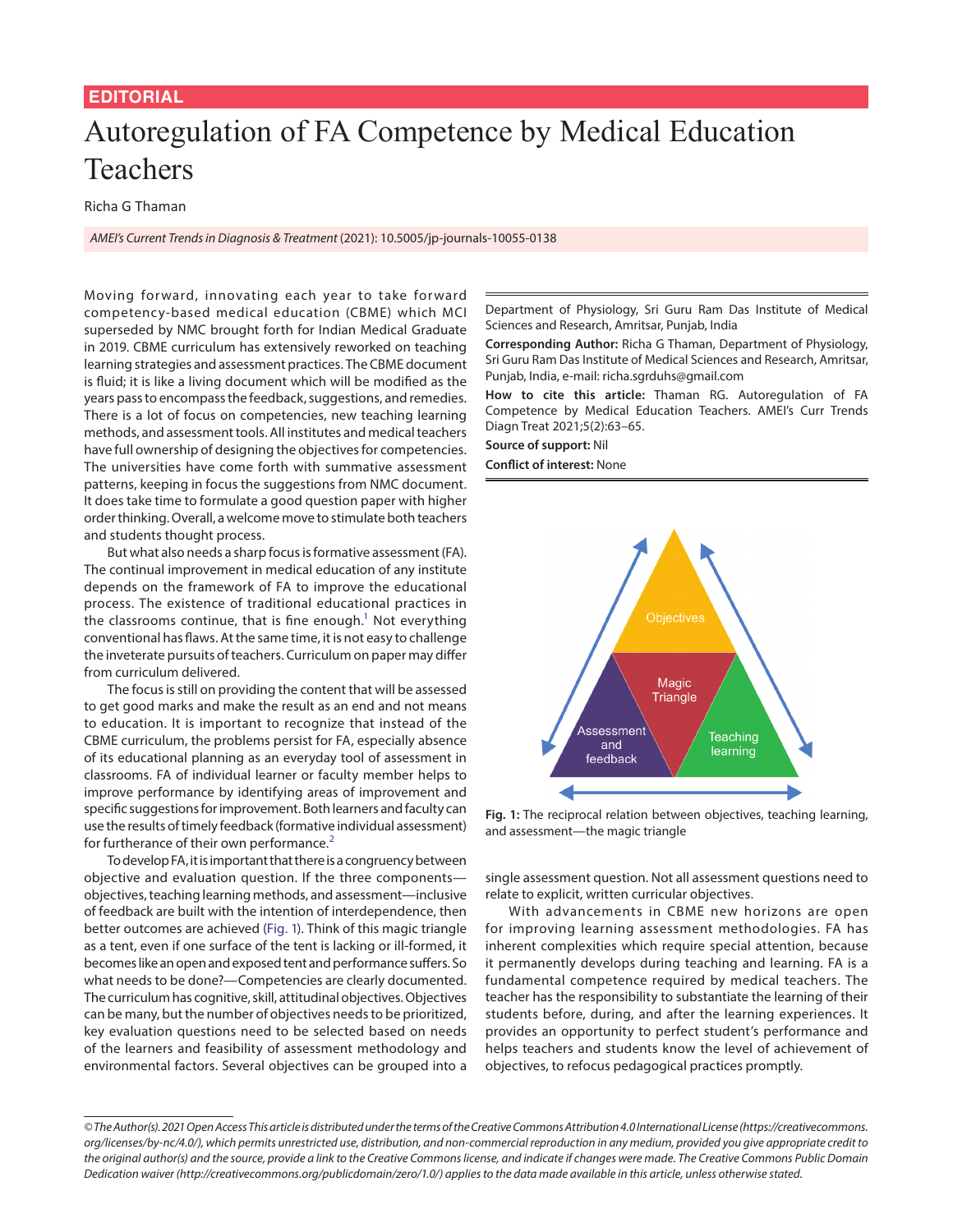Self-assessment, peer assessment, teacher assessment, and constructive feedback have indispensable role. Student selfassessment allows self-reflection, critique, judgment of their own performance, ultimately becoming self-responsible for their learning. More time should be spent on teaching self-assessment skills to students. Students must know the benchmark to assess their performance, and teachers must clearly put forth the criteria and the instrument by which students will be evaluated. Selfassessment stimulates a distinct, more compelling perspective of the students, and these points to changes seen in CBME which need to be examined. $3$ 

Peer assessment and feedback help students to identify gaps in their works, recommend changes that are necessary. Near peer assessment helps provide feedback to students who are less experienced than their peers who have better mastery of content.

Teacher FA is an ongoing and continuous process. The timely assessment and constructive feedback on exercises and tasks. Feedback provided as part of FA helps to bridge the gap between current and desired level of learning. This leads to continuous improvement, which also helps reorient academic work, based on rational interpretations involving all existing information, thus allowing to keep, modify, or replace the activities of teaching learning and work attitudes. FA implies continuous assessment and reflection of teaching-learning—assessment process. As a part of sociocultural development, FA is also a learning of human development. Lev Vygotsky developed Zone of Proximal Development (ZPD) ([Fig. 2\)](#page-1-3). The ZPD refers to the learner's ability to successfully complete tasks with the assistance of more capable other people, and for this reason, it is often discussed in relation to assisted or scaffolded learning.<sup>[4](#page-2-0)</sup> Assistance from others also helps the learner to learn how to work on difficult tasks and how to control or manage anxiety and frustration in the process. Additionally, working within the ZPD is inherently motivating because it involves the transfer of responsibility, or control, for learning, from the teacher or more capable person other than the learner. Though, faculty time can become a critical factor in a scaffolding lesson plan.

Before the final summative assessment, it is important to reorient strategies to more fruitful FA strategies integrated in the curriculum as an everyday practice. The overload of content to be



<span id="page-1-3"></span>Fig. 2: Lev Vygotsky zone of proximal development (ZPD) Kogan Page; 1994.

delivered must not hinder the focus on giving more time to design FA and feedback, so that students can develop responsibility and trust in their own learning and to autoregulated the loop between teaching, learning, and assessment to reorient academic work. Teachers need to have the essential competence to develop and design FA in congruence with learning objectives and teaching learning methods. They need to focus on that FA is not simply grading students on their achievements; it is a complex process. It is important to redirect scientific discourse to a scenario in which the educational process unfolds.

The focus of CBME is on outcomes that will require more effective assessment and feedback and thus the need to strengthen FA. While there are a number of tools available for traditional competencies of knowledge and skills, but limited assessment methods exist for many competencies like teamwork, leadership, and attitudinal skills.<sup>[5](#page-2-1)</sup> Everyone is trying to seek the best Brahmastra for assessment tools. To make assessment more valid and reliable, it is important to have multiple examiners, multiple tests, multiple tools, and simulated environment in focus, but nothing can replace the significance of faculty who have to critically observe, question, judge, and provide constructive feedback to the learners. Questions are important to assess higher level of clinical reasoning and the frame for logic and reason behind learner decisions. CBME endeavors for more effective FA which is timely, frequent, and authentic and less reliance on year end summative assessment.<sup>[6](#page-2-2)</sup> Teachers have to explore and use varied FA practices along the learning competency. Rate limiting step for shift to CBME is faculty development. Faculty needs to fully adapt to their roles as assessors.

What needs to be done?

- Need to have a culture shift—transformation from traditional to CBME requires learners to go through the faculty assessment lens continually, get timely constructive feedback, to close the gap between desired and present achievement of competencies.
- Assessment requires competent faculty. Assessment by faculty must be grounded in the principles of CBME. They need to visualize how competence should look like at various stages of professional development.
- From emphasis on the correct assessment tool, the focus should shift to faculty who uses the tool. Assessment tools are as effective as the faculty using it.
- More effective methods to train faculty in assessment and feedback. Instead of a single bolus dose of assessment training, core set of competencies in assessment needs to be taught through continuous professional development.
- It must be emphasized here that FA is also by itself a teaching learning strategy and therefore has to be included in the planning process as an important pillar for achieving educational purposes.

## **Re f erenc es**

- <span id="page-1-0"></span>1. Nogales OIV, Glasserman Morale LDG, Pierra MLIC. FA as an essential competence of university. IOSR J Res Method Educ 2015;5(3):44–47. DOI: 10.9790/7388-05344447.
- <span id="page-1-1"></span>2. Kern DE, Thomas PA, Hughes MT. Curriculum development for medical education. a six-step approach. 2nd ed. Baltimore: Maryland; 2009. p. 103.
- <span id="page-1-2"></span>3. Brown S, Knight P. Assessing learners in higher education. London: